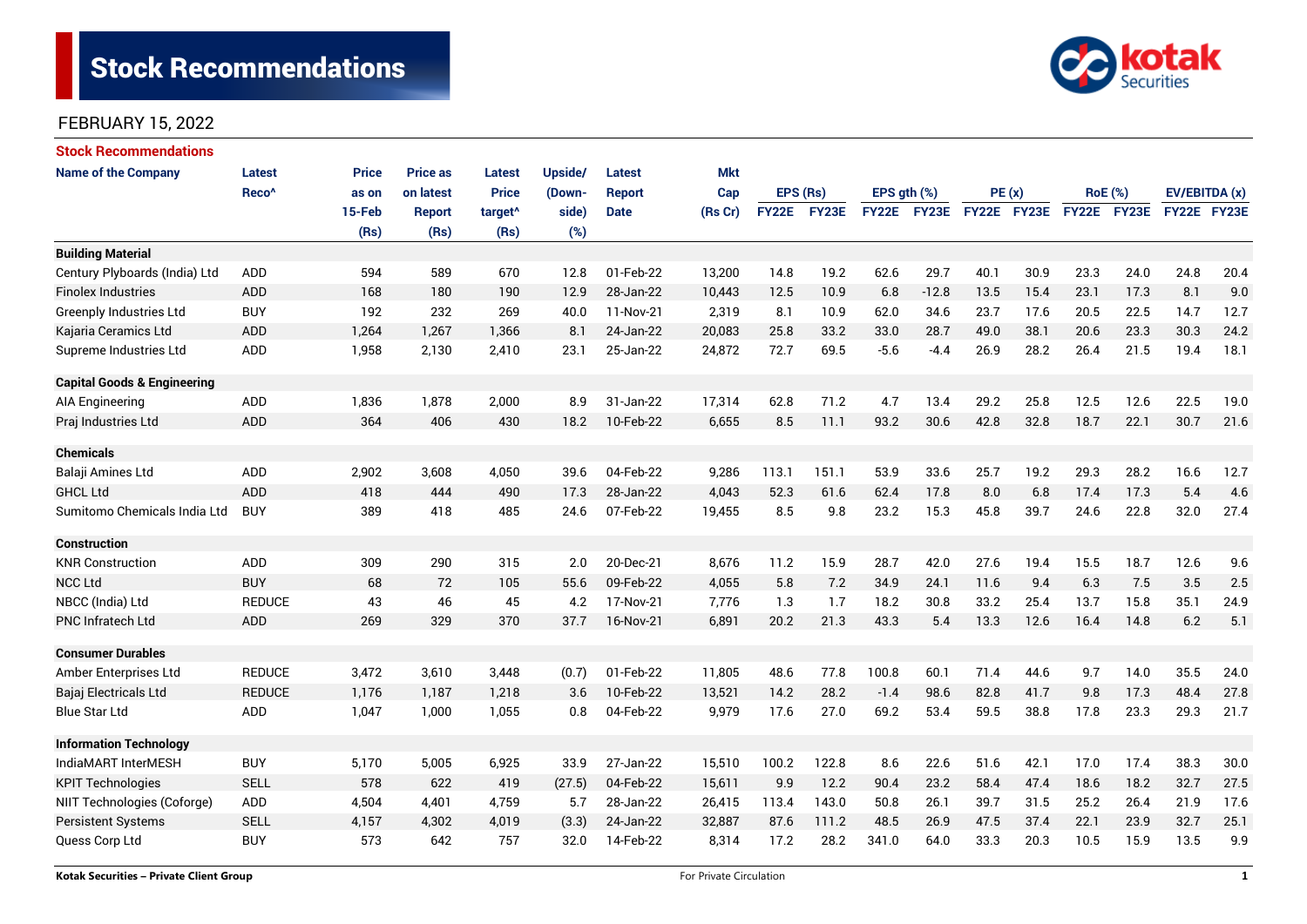

| <b>Stock Recommendations</b>       |                   |              |                 |                     |         |               |            |              |       |                  |             |             |      |                |             |               |      |
|------------------------------------|-------------------|--------------|-----------------|---------------------|---------|---------------|------------|--------------|-------|------------------|-------------|-------------|------|----------------|-------------|---------------|------|
| <b>Name of the Company</b>         | <b>Latest</b>     | <b>Price</b> | <b>Price as</b> | Latest              | Upside/ | Latest        | <b>Mkt</b> |              |       |                  |             |             |      |                |             |               |      |
|                                    | Reco <sup>^</sup> | as on        | on latest       | <b>Price</b>        | (Down-  | <b>Report</b> | Cap        | EPS (Rs)     |       | EPS $qth$ $(\%)$ |             | PE(x)       |      | <b>RoE</b> (%) |             | EV/EBITDA (x) |      |
|                                    |                   | 15-Feb       | <b>Report</b>   | target <sup>^</sup> | side)   | <b>Date</b>   | (Rs Cr)    | <b>FY22E</b> | FY23E |                  | FY22E FY23E | FY22E FY23E |      |                | FY22E FY23E | FY22E FY23E   |      |
|                                    |                   | (Rs)         | (Rs)            | (Rs)                | (%)     |               |            |              |       |                  |             |             |      |                |             |               |      |
| <b>Metals &amp; Mining</b>         |                   |              |                 |                     |         |               |            |              |       |                  |             |             |      |                |             |               |      |
| <b>MOIL Ltd</b>                    | ADD               | 178          | 177             | 200                 | 12.7    | 15-Nov-21     | 4,729      | 10.3         | 12.3  | 39.2             | 19.4        | 17.2        | 14.4 | 8.4            | 9.8         | 8.3           | 6.4  |
| <b>APL Apollo Tubes Ltd</b>        | <b>BUY</b>        | 841          | 820             | 980                 | 16.6    | 28-Jan-22     | 21,018     | 21.0         | 27.0  | $-27.6$          | 28.6        | 40.0        | 31.1 | 26.7           | 26.8        | 23.1          | 18.2 |
|                                    |                   |              |                 |                     |         |               |            |              |       |                  |             |             |      |                |             |               |      |
| Oil & Gas                          |                   |              |                 |                     |         |               |            |              |       |                  |             |             |      |                |             |               |      |
| Chennai Petroleum Corp             | <b>BUY</b>        | 106          | 104             | 127                 | 19.5    | 25-Jan-22     | 1,584      | 30.3         | 18.2  | 75.1             | $-39.9$     | 3.5         | 5.8  | 24.6           | 12.5        | 6.7           | 8.2  |
| Gujarat Gas                        | <b>ADD</b>        | 663          | 660             | 734                 | 10.7    | 10-Feb-22     | 45,608     | 18.7         | 26.7  | 0.5              | 42.8        | 35.4        | 24.8 | 24.3           | 27.3        | 21.8          | 15.8 |
| <b>MRPL</b>                        | ADD               | 44           | 47              | 50                  | 13.3    | 31-Jan-22     | 7,735      | 1.2          | 6.8   | $-137.5$         | 466.7       | 36.8        | 6.5  | 4.7            | 23.8        | 13.4          | 8.8  |
| <b>Paints</b>                      |                   |              |                 |                     |         |               |            |              |       |                  |             |             |      |                |             |               |      |
| Akzo Nobel India Ltd               | <b>BUY</b>        | 1,928        | 1,887           | 2,670               | 38.5    | 14-Feb-22     | 9,001      | 57.9         | 67.2  | 27.3             | 16.1        | 33.3        | 28.7 | 17.9           | 19.7        | 20.1          | 17.1 |
|                                    |                   |              |                 |                     |         |               |            |              |       |                  |             |             |      |                |             |               |      |
| <b>Pharmaceuticals</b>             |                   |              |                 |                     |         |               |            |              |       |                  |             |             |      |                |             |               |      |
| Suven Pharmaceuticals              | <b>REDUCE</b>     | 522          | 561             | 550                 | 5.3     | 17-Aug-21     | 13,270     | 16.9         | 21.1  | 19.0             | 24.9        | 30.9        | 24.8 | 27.6           | 26.5        | 24.1          | 18.8 |
| <b>Transportation</b>              |                   |              |                 |                     |         |               |            |              |       |                  |             |             |      |                |             |               |      |
| Aegis Logistics Ltd                | <b>BUY</b>        | 223          | 216             | 310                 | 38.7    | 14-Feb-22     | 7,463      | 12.6         | 13.6  | 28.6             | 7.9         | 17.7        | 16.4 | 20.4           | 19.0        | 10.1          | 9.1  |
| <b>Allcargo Global Logistics</b>   | <b>BUY</b>        | 338          | 346             | 430                 | 27.4    | 15-Feb-22     | 8,304      | 27.7         | 31.3  | 246.3            | 13.0        | 12.2        | 10.8 | 21.2           | 20.1        | 6.5           | 5.4  |
| <b>Blue Dart Express</b>           | <b>BUY</b>        | 6,274        | 6,926           | 7,975               | 27.1    | 01-Feb-22     | 14,932     | 115.0        | 134.0 | 98.3             | 16.5        | 54.6        | 46.8 | 36.2           | 33.3        | 15.5          | 13.4 |
| <b>VRL Logistics Ltd</b>           | <b>BUY</b>        | 477          | 499             | 625                 | 31.0    | 04-Feb-22     | 4,351      | 11.3         | 18.3  | 117.3            | 61.9        | 42.2        | 26.1 | 14.3           | 21.6        | 13.4          | 10.1 |
|                                    |                   |              |                 |                     |         |               |            |              |       |                  |             |             |      |                |             |               |      |
| <b>Others</b>                      |                   |              |                 |                     |         |               |            |              |       |                  |             |             |      |                |             |               |      |
| Bata India Ltd                     | <b>BUY</b>        | 1,885        | 1,895           | 2,380               | 26.2    | 10-Feb-22     | 24,320     | 27.0         | 36.6  | $-509.1$         | 35.6        | 69.8        | 51.5 | 16.3           | 19.4        | 34.2          | 27.3 |
| <b>Central Depository Services</b> | <b>REDUCE</b>     | 1,490        | 1,510           | 1,505               | 1.0     | 10-Feb-22     | 15,640     | 29.9         | 34.8  | 55.7             | 16.4        | 49.8        | 42.8 | 28.5           | 26.6        | 39.7          | 34.1 |
| EPL Ltd                            | ADD               | 172          | 187             | 205                 | 19.3    | 10-Feb-22     | 5,412      | 7.1          | 8.6   | $-6.6$           | 21.1        | 24.2        | 20.0 | 12.1           | 13.2        | 9.4           | 7.7  |
| JK Paper Ltd                       | <b>BUY</b>        | 224          | 228             | 295                 | 31.6    | 09-Nov-21     | 3,991      | 30.6         | 39.0  | 115.5            | 27.5        | 7.3         | 5.7  | 17.5           | 18.7        | 6.7           | 5.1  |
| Radico Khaitan Ltd                 | <b>REDUCE</b>     | 975          | 978             | 970                 | (0.6)   | 07-Feb-22     | 12,973     | 21.2         | 26.1  | 4.4              | 23.1        | 46.0        | 37.4 | 15.0           | 16.1        | 29.3          | 25.1 |
| <b>VIP Industries Ltd</b>          | <b>REDUCE</b>     | 619          | 648             | 620                 | 0.2     | 04-Feb-22     | 8,786      | 6.2          | 12.0  | $-187.3$         | 93.5        | 99.8        | 51.6 | 14.3           | 23.2        | 45.0          | 27.9 |
| Welspun Corp Ltd                   | <b>SELL</b>       | 160          | 173             | 120                 | (24.8)  | 14-Feb-22     | 4,231      | 11.9         | 9.2   | $-49.8$          | $-22.7$     | 13.4        | 17.4 | 7.8            | 5.9         | 5.2           | 5.8  |

*Source: Kotak Securities - Private Client Group*

All recommendations are with a 12 month perspective from the date of the report/update. Investors are requested to use their discretion while deciding the timing, quantity of investment as well as the exit.

NR NoRated. The investment rating and target price, if any, have been suspended temporarily. Such suspension is in compliance with applicable regulation(s) and/or Kotak Securities policies in circumstances when Kotak Secur

Or its affiliates is acting in an advisory capacity in a merger or strategic transaction involving this company and in certain other circumstances.

**NM Not meaningful**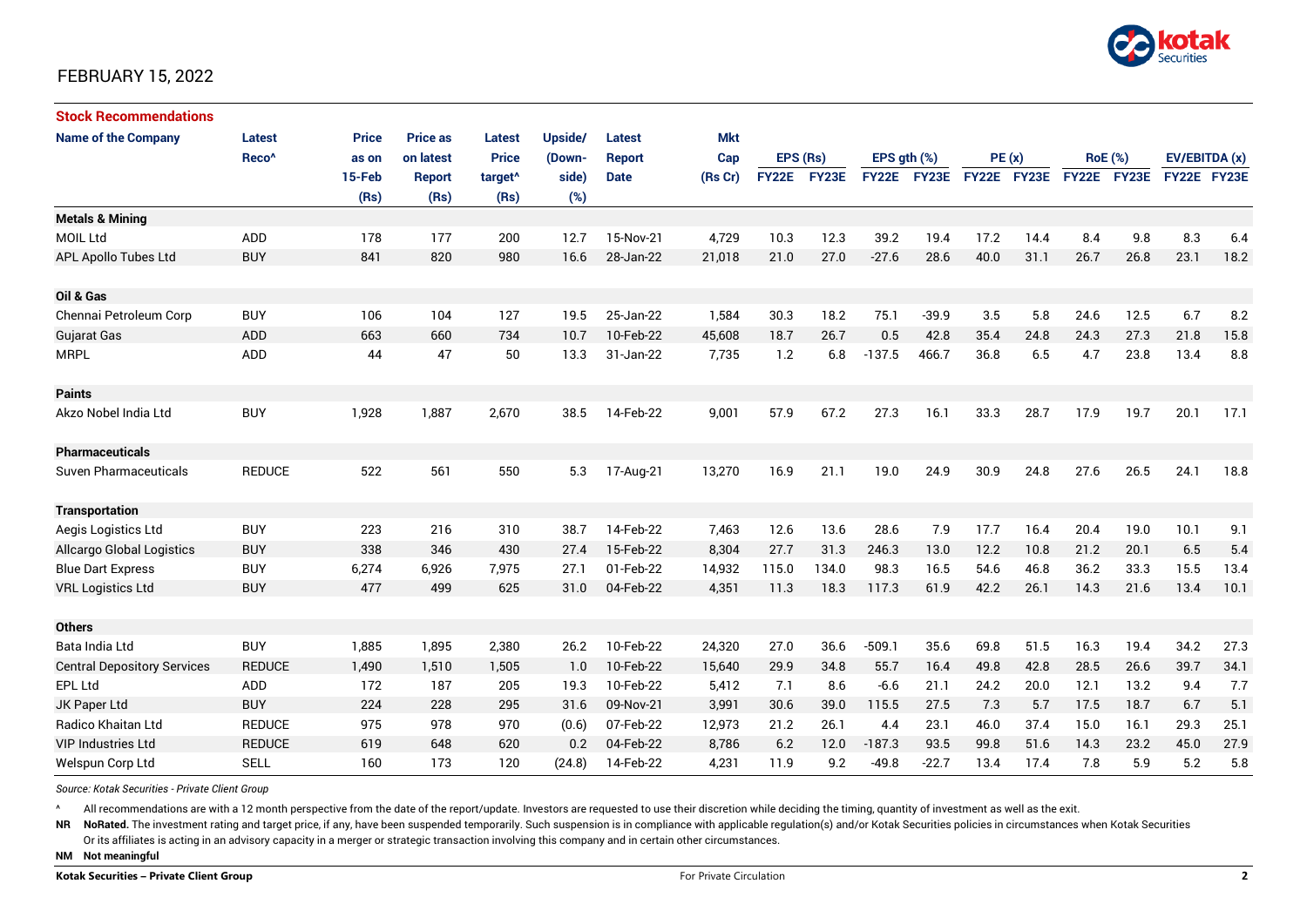

# **RATING SCALE (PRIVATE CLIENT GROUP)**

#### **Definitions of ratings**

| <b>BUY</b>       |   | - We expect the stock to deliver more than 15% returns over the next 12 months                                                                                                                                                                                                                                                                                                                                                     |
|------------------|---|------------------------------------------------------------------------------------------------------------------------------------------------------------------------------------------------------------------------------------------------------------------------------------------------------------------------------------------------------------------------------------------------------------------------------------|
| <b>ADD</b>       |   | - We expect the stock to deliver 5% - 15% returns over the next 12 months                                                                                                                                                                                                                                                                                                                                                          |
| <b>REDUCE</b>    |   | - We expect the stock to deliver -5% - +5% returns over the next 12 months                                                                                                                                                                                                                                                                                                                                                         |
| <b>SELL</b>      |   | - We expect the stock to deliver $\lt$ -5% returns over the next 12 months                                                                                                                                                                                                                                                                                                                                                         |
| <b>NR</b>        |   | - Not Rated. Kotak Securities is not assigning any rating or price target to the stock.                                                                                                                                                                                                                                                                                                                                            |
|                  |   | The report has been prepared for information purposes only.                                                                                                                                                                                                                                                                                                                                                                        |
| <b>SUBSCRIBE</b> |   | $-$ We advise investor to subscribe to the IPO.                                                                                                                                                                                                                                                                                                                                                                                    |
| <b>RS</b>        |   | - Rating Suspended. Kotak Securities has suspended the investment rating and price target for this stock, either because there is not a sufficient fundamental basis for determining, or there<br>are legal, regulatory or policy constraints around publishing, an investment rating or target. The previous investment rating and price target, if any, are no longer in effect for this stock and<br>should not be relied upon. |
| <b>NA</b>        |   | $-$ Not Available or Not Applicable. The information is not available for display or is not applicable                                                                                                                                                                                                                                                                                                                             |
| <b>NM</b>        |   | - Not Meaningful. The information is not meaningful and is therefore excluded.                                                                                                                                                                                                                                                                                                                                                     |
| <b>NOTE</b>      | - | Our target prices are with a 12-month perspective. Returns stated in the rating scale are our internal benchmark.                                                                                                                                                                                                                                                                                                                  |

## **FUNDAMENTAL RESEARCH TEAM (PRIVATE CLIENT GROUP)**

| <b>Shrikant Chouhan</b>                                                                                | <b>Arun Agarwal</b>                                                                                             | <b>Amit Agarwal, CFA</b>            | <b>Hemali Dhame</b>      |
|--------------------------------------------------------------------------------------------------------|-----------------------------------------------------------------------------------------------------------------|-------------------------------------|--------------------------|
| <b>Head of Research</b>                                                                                | Auto & Auto Ancillary                                                                                           | <b>Transportation, Paints, FMCG</b> | Banking & Finance        |
| shrikant.chouhan@kotak.com                                                                             | arun.agarwal@kotak.com                                                                                          | agarwal.amit@kotak.com              | Hemali.Dhame@kotak.com   |
| +91 22 6218 5408                                                                                       | +91 22 6218 6443                                                                                                | +91 22 6218 6439                    | +91 22 6218 6433         |
| <b>Jatin Damania</b>                                                                                   | Purvi Shah                                                                                                      | <b>Rini Mehta</b>                   | K. Kathirvelu            |
| Metals & Mining, Midcap                                                                                | Pharmaceuticals                                                                                                 | <b>Research Associate</b>           | <b>Support Executive</b> |
| jatin.damania@kotak.com                                                                                | purvi.shah@kotak.com                                                                                            | rini.mehta@kotak.com                | k.kathirvelu@kotak.com   |
| +91 22 6218 6440                                                                                       | +91 22 6218 6432                                                                                                | +91 80801 97299                     | +91 22 6218 6427         |
| <b>Sumit Pokharna</b><br>Oil and Gas. Information Tech<br>sumit.pokharna@kotak.com<br>+91 22 6218 6438 | Pankaj Kumar<br><b>Construction, Capital Goods &amp; Midcaps</b><br>pankajr.kumar@kotak.com<br>+91 22 6218 6434 |                                     |                          |

#### **TECHNICAL RESEARCH TEAM (PRIVATE CLIENT GROUP)**

| <b>Shrikant Chouhan</b>    | <b>Amol Athawale</b>    |  |
|----------------------------|-------------------------|--|
| shrikant.chouhan@kotak.com | amol.athawale@kotak.com |  |
| +91 22 6218 5408           | +91 20 6620 3350        |  |
|                            |                         |  |

#### **Sayed Haider** Research Associate [sayed.haider@kotak.com](mailto:sayed.haider@kotak.com) +91 22 62185498

#### **DERIVATIVES RESEARCH TEAM (PRIVATE CLIENT GROUP)**

+91 22 6218 5497 +91 33 6615 6273

**Sahaj Agrawal Prashanth Lalu Prasenjit Biswas, CMT, CFTe** [sahaj.agrawal@kotak.com](mailto:sahaj.agrawal@kotak.com) [prashanth.lalu@kotak.com](mailto:prashanth.lalu@kotak.com) [prasenjit.biswas@kotak.com](mailto:prasenjit.biswas@kotak.com)